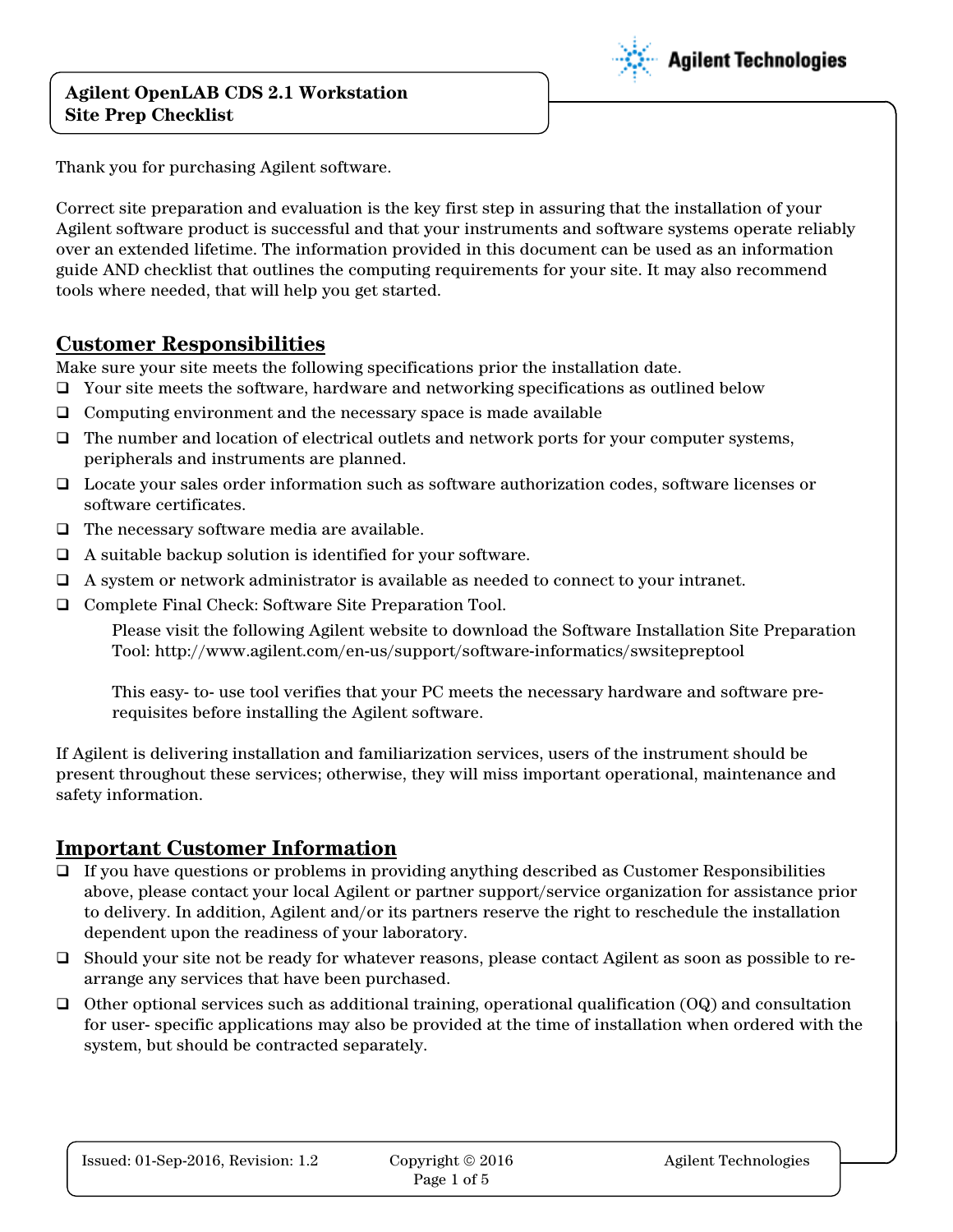

# **Software Specifications for OpenLAB CDS 2.1 Workstation**

| <b>Specification Description</b>            | <b>Support Statement</b>                                                                                                                                 |  |
|---------------------------------------------|----------------------------------------------------------------------------------------------------------------------------------------------------------|--|
| Operating System (OS)                       | Windows 7 SP1, Enterprise or Professional, 64bit<br>$\bullet$                                                                                            |  |
|                                             | Windows 8.1, Enterprise or Professional, 64bit                                                                                                           |  |
|                                             | Windows 10, Enterprise or Professional, 64bit<br>$\bullet$                                                                                               |  |
| The following localized versions            | þ<br>English                                                                                                                                             |  |
| of Windows operating systems<br>may be used | Western European language versions (CDS software will<br>$\bullet$<br>always appear in English). Which language:                                         |  |
|                                             | Chinese (Non-localized instrument drivers are supported<br>and will always appear in English)                                                            |  |
|                                             | Japanese (Non-localized instrument drivers are supported<br>and will always appear in English)                                                           |  |
|                                             | Brazilian Portuguese (Non-localized instrument drivers are<br>supported and will always appear in English)                                               |  |
| Domain connectivity                         | optional for workstations                                                                                                                                |  |
| OS .NET & other Add-ins                     | .NET 4.5 SP1 (Installed by OpenLAB 2.0 Installer, launch if<br>needed); and                                                                              |  |
|                                             | .NET 3.5.1 must be enabled on systems running on<br>Microsoft Windows 8.1, Windows 10, or Windows Server<br>2012 R <sub>2</sub>                          |  |
| <b>Drives</b>                               | NTFS File system                                                                                                                                         |  |
| Network                                     | TCP/IP Protocol version 4 only<br>TCPv6 addressing is not supported by OpenLAB CDS.<br>See OpenLAB CDS Requirements guide for detailed<br>necifications: |  |
| Privileges                                  | Local Administrator permissions required for software<br>installation and configuration                                                                  |  |
| Printing                                    | Check that a valid printer driver is installed on the system and<br>a test page prints successfully                                                      |  |
| <b>IP Address</b>                           | <b>Static or DHCP Reservation</b>                                                                                                                        |  |
| Virtualization                              | Not currently supported                                                                                                                                  |  |
| Citrix                                      | Not currently supported                                                                                                                                  |  |
| <b>Terminal Services</b>                    | Not currently supported                                                                                                                                  |  |
| <b>Antivirus Software</b>                   | Highly recommended. The application was tested with<br>Symantec Endpoint Protection, Microsoft Security Essentials,<br>Trend Micro and McAfee            |  |
| <b>Adobe Reader</b>                         | Adobe Reader XI or above                                                                                                                                 |  |
| Adobe Flash Player                          | Adobe Flash Player 17 or above                                                                                                                           |  |

Issued: 01-Sep-2016, Revision: 1.2 Copyright © 2016 Agilent Technologies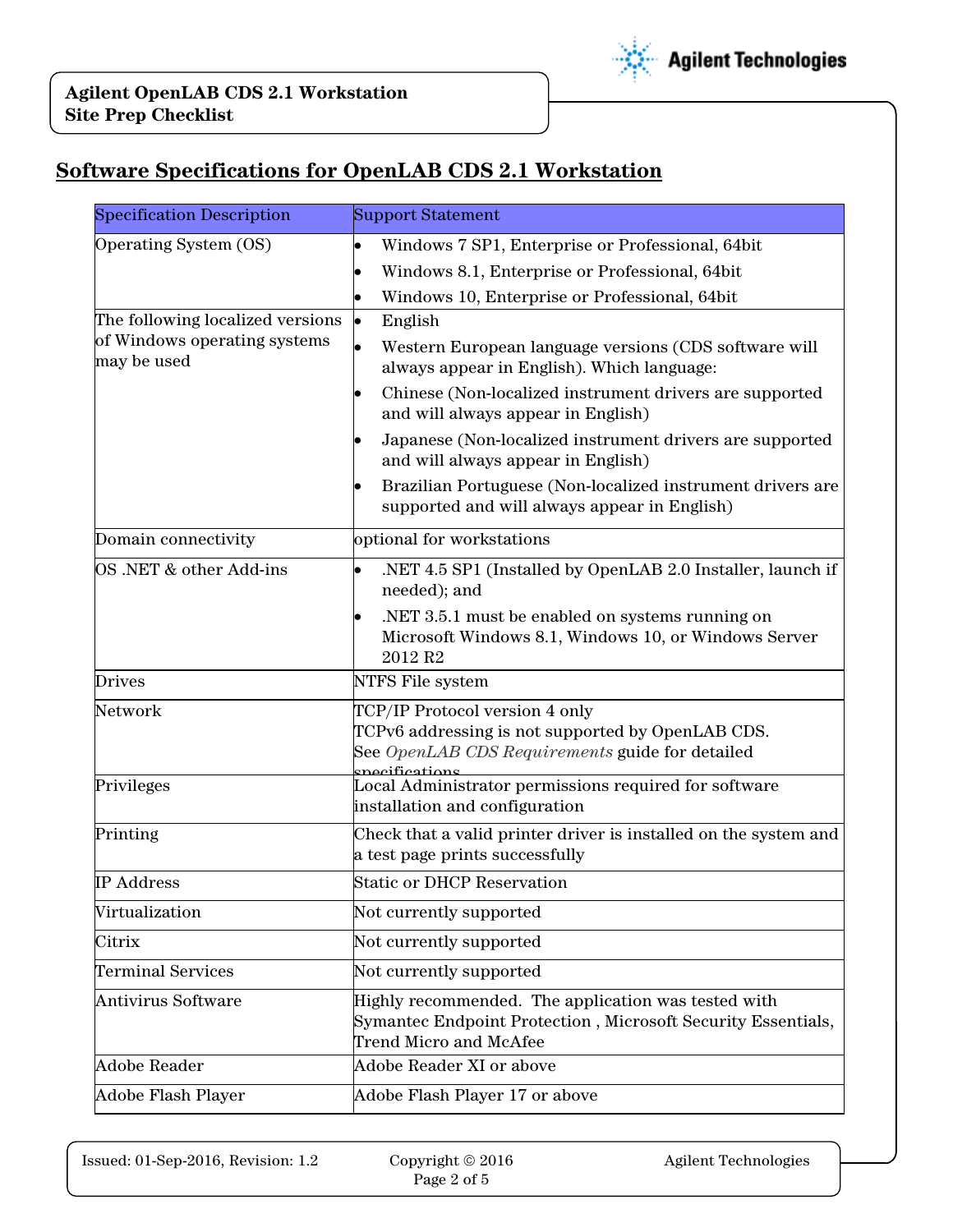

### **Computer Hardware Specifications**

The OpenLAB CDS Workstation is available either with storage in the local file system (OpenLAB CDS Workstation Software) or in a built-in Content Management database (OpenLAB CDS Workstation Plus Software). A workstation with Content Management (OpenLAB CDS Workstation Plus) requires higher performing hardware.

Minimum hardware configuration for a workstationMinimum hardware configuration for a workstation

| <b>Specification Description</b> | Workstation                                                                                                                                                                    | <b>Workstation with Content</b>                                                                                      |
|----------------------------------|--------------------------------------------------------------------------------------------------------------------------------------------------------------------------------|----------------------------------------------------------------------------------------------------------------------|
| Processor type & speed           | Intel® Xeon E3 (3.2 GHz, 8<br>MB SmartCache, 4 Core,<br><b>Hyper Threading</b> )<br>Intel <sup>®</sup> vPro TM Technology,<br>Intel <sup>®</sup> HD Graphics, or<br>equivalent | Intel® Xeon® E5-1620 v3 (3.5<br>GHz, 10 MB SmartCache, 4<br>Core), or equivalent                                     |
| Memory                           | 8 GB                                                                                                                                                                           | 16 GB                                                                                                                |
| Hard disk drive                  | 1 x 500 GB SATA 7200 RPM<br>See Table 2 on OpenLAB CDS<br>Requirements Guide                                                                                                   | 2 x 500 GB or 1 TB SATA 7200<br>RPM <sup>1</sup><br>See Table 2 on OpenLAB CDS<br>Requirements Guide                 |
| Monitor/Graphics Adapter         | 1600 x 1200                                                                                                                                                                    | 1600 x 1200                                                                                                          |
| RS-232 port                      | 1 serial port                                                                                                                                                                  | 1 serial port                                                                                                        |
| USB port                         |                                                                                                                                                                                |                                                                                                                      |
| LAN card                         | Integrated Intel <sup>®</sup> I217LM<br>PCIe GbE Controller                                                                                                                    | Integrated Intel <sup>®</sup> I217LM<br>PCIe GbE Controller<br>Intel® Ethernet I210-T1 PCIe<br>as 2nd NIC $^{\rm 2}$ |

<sup>1</sup> If the computer has a disc array controller we recommend  $2 \times 1$  TB in RAID1.

 $2^2$  A second LAN interface is recommended to isolate the instrument's data traffic.

Recommended bundle PC for a workstation with Content Management: HP Z440 Workstation or equivalent.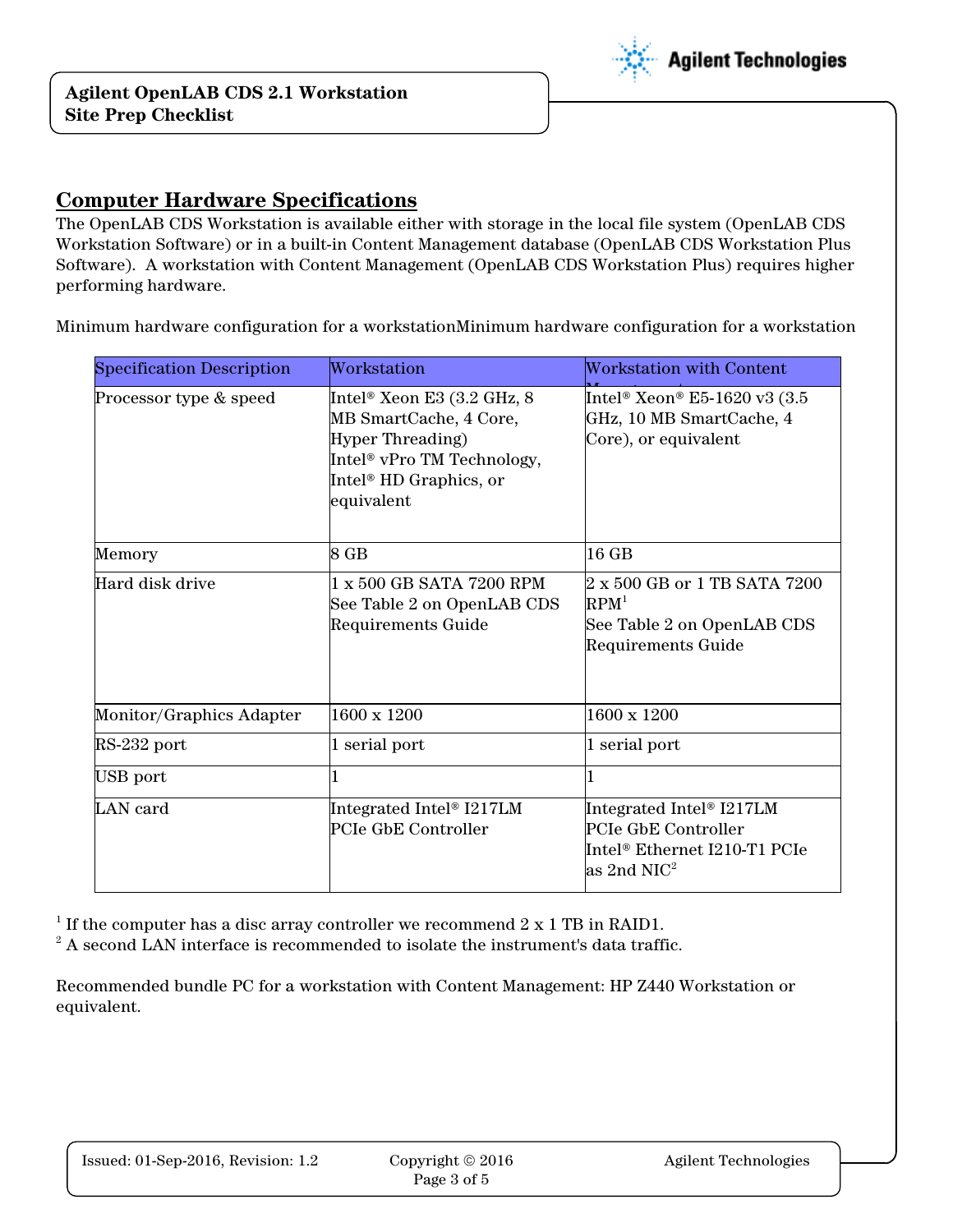

#### **Number of Instruments**

You can configure any number of instruments that sums up to 4 instrument points per OpenLAB CDS Workstation.

Instrument points are an indicator for the data stream that needs to be managed, and thus also for the required hardware and software. Instruments count as follows:

- GC + 2D 1 instrument point
- $LC + 2D1$  instrument point
- LC + 3D 2 instrument points
- GC + MS 2 instrument points
- LC + MS 2 instrument points

## **Database**

Workstation Plus uses a PostgreSQL 9.3 database for both Shared Services and Content Management. It is installed and configured automatically during installation.

Agilent does not support the use of a PostgreSQL version other than the one installed by the OpenLAB software.

## **Networking Specifications**

When using LAN communications to connect workstations to an instrument, use one of these methods:

- Connect via an isolated switch using standard CAT-5 network cabling
- LAN communication hardware should be 100/1000 mbps (or higher) speed capable.
- NIC teaming<sup>1</sup>: LAN cards should not be teamed on workstations, instrument controllers, or clients.
- LAN communication must be on the same subnet as instruments, and preferably on the same segment.

Note: See the separate driver installation guides for further information regarding vendor specific instrument connections. GPIB or RS232 might be required.

<sup>1</sup> Network Interface Card (NIC) teaming is also known as Load Balancing and Failover (LBFO)

## **Analytical Instruments**

#### **Firmware Requirements**

Additional firmware upgrades may be needed. Please review the respective Driver Release Notes in the **OpenLAB 2.1 Installer > Documentation**

Issued: 01-Sep-2016, Revision: 1.2 Copyright 
© 2016 Agilent Technologies